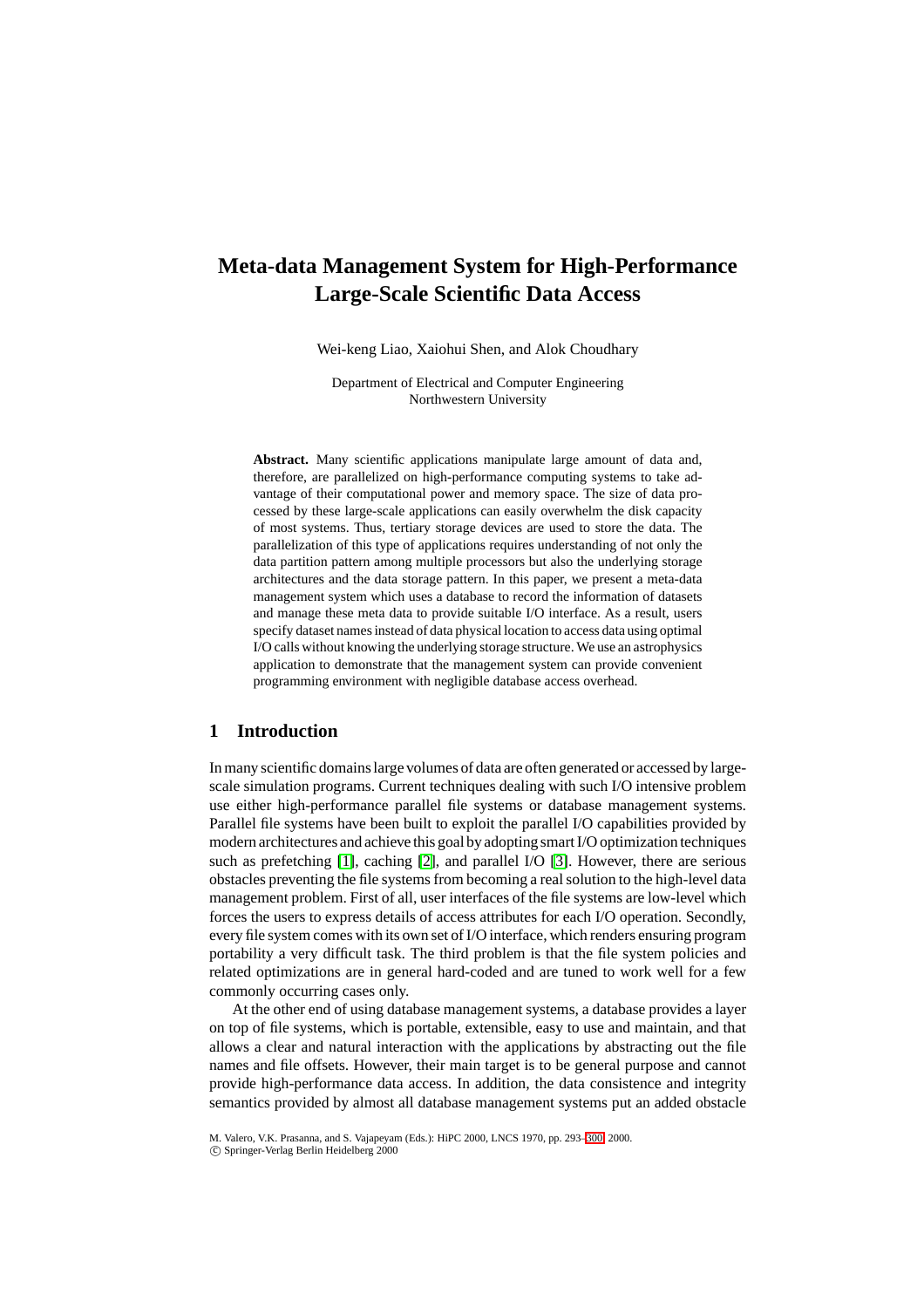#### 294 W.-k. Liao, X. Shen, and A. Choudhary



**Fig. 1.** The meta-data management system environment contains three key components. All three components can exist in the same site or can be located distributedly.

to high performance. Applications that process large amounts of *read-only* data suffer unnecessarily as a result of these integrity constraints [\[4\]](#page-7-0).

This paper presents preliminary results for our ongoing implementation of a metadata management system (MDMS) that manages meta data associated to the scientific applications in order to provide optimal I/O performance. Our approach tries to *combine* the advantages of file systems and databases and provides a user-friendly programming environment which allows easy application development, code reuse, and portability; at the same time, it extracts high performance from the underlying I/O architecture. It achieves these goals by using the management system that interacts with the parallel application in question as well as with the underlying hierarchical storage environment.

The remainder of this paper is organized as follows. In Section 2 we present the system architecture. The details of design and implementation is given in Section [3.](#page-2-0) Section [4](#page-5-0) presents preliminary performance numbers using an astrophysics application. Section [5](#page-6-0) concludes the paper.

# **2System Architecture**

Traditionally, the work of parallelization must deals with the problem of data structure used in the applications and the file storage configuration in the storage system. The fact that these two types of information are usually referred from the off-line documents increases the complexity and difficulty of application development. In this paper, we present a meta-data management system (MDMS) which is designed as a active middle-ware to connect users' applications and storage systems. The management system employs a database to store and manage all meta data associated to application's datasets and underlying storage devices. The programming environment of the data management system architecture is depicted in Figure 1. These three components can exist in the same site or can be fully distributed across distant sites.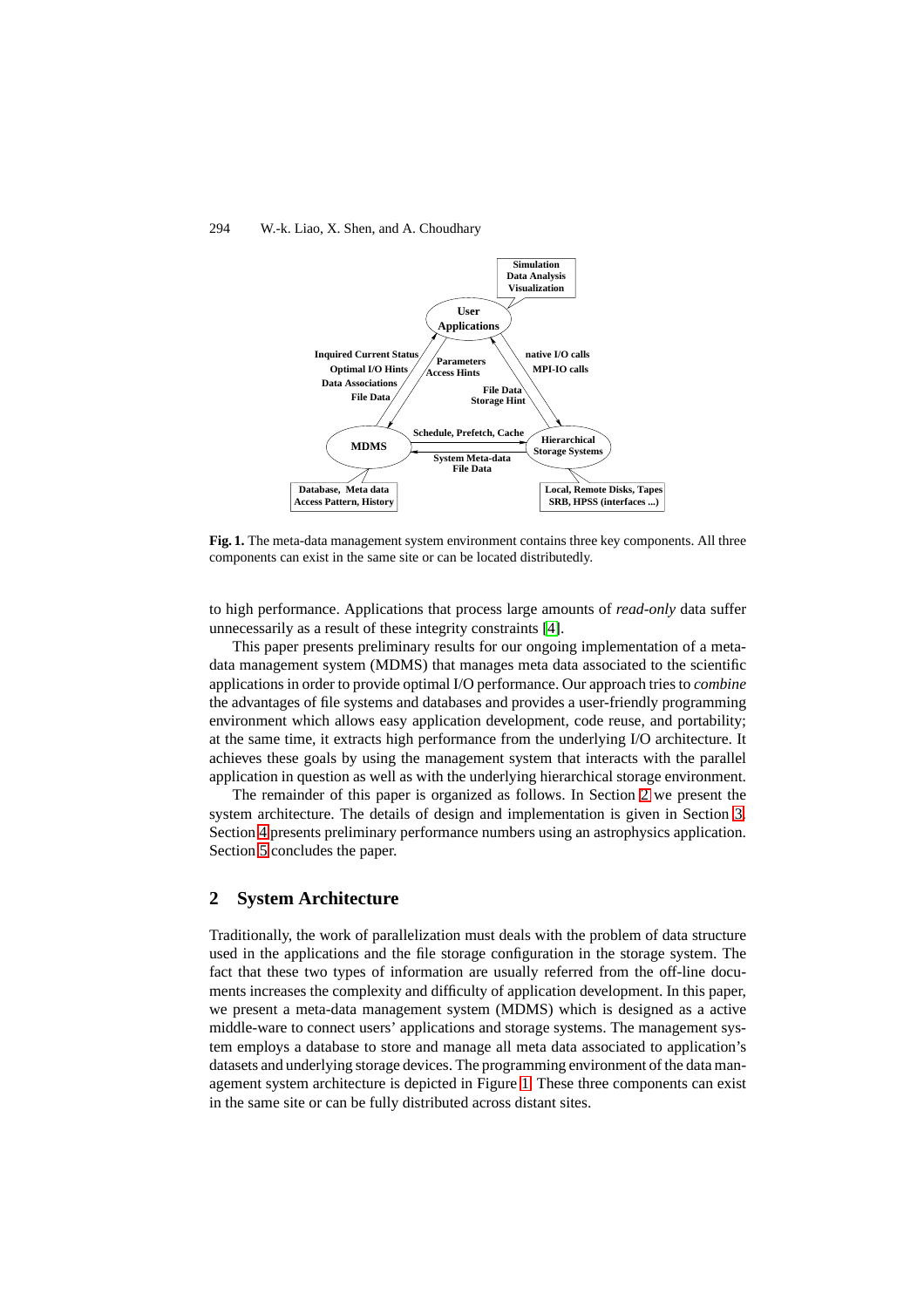<span id="page-2-0"></span>MDMS provides a user-friendly programming environment which allows easy application development, code reuse, and portability; at the same time, it extracts high I/O performance from the underlying parallel I/O architecture by employing advanced I/O optimization techniques like data sieving and collective I/O. Since the meta-data management system stores information describing both application's I/O activity and the storage system, it can provide three easy-programming environments: data transparency through the use of data set names rather than file names; resource transparency through the use of the information about the abstract storage devices; and access function transparency through the automatic invocation of high-level I/O optimization.

# **3 Design and Implementation**

The design of the MDMS is aimed to determine and organize the meta data; to provide a uniform programming interface for accessing data resources; to improve I/O performance by manipulating files within the hierarchical storage devices; to provide a graphic user interface to query the meta data.

#### **3.1 Meta-data Management**

There are four levels of meta data considered in this work that can provide enough information for designing better I/O strategies.

**Application Level** Two type of meta data exist in this level. The first describes users' applications which contains the algorithms, structure of datasets, compiling, and execution environments. The second type is the historical meta data, for instance, the time stamps, parameters, I/O activities, result summary, and performance numbers. The former is important for understanding the the applications and the management system can use it to provide browsing facility to help program development. The historical meta data can be used to determine the optimal I/O operations for the data access of the future runs.

**Program Level** This level of meta data mainly describes the attributes of datasets used in the applications. The attributes of datasets includes data type and structure. Since similar datasets may potentially perform the same operations and have the same access pattern, the dataset association provides an opportunity for performance improvement both on computation and I/O. The meta data with respect to I/O activity at this level includes file location, file name, I/O mode, and file structure.

**Storage System Level** For hierarchical storage system, the storage and file system configuration are considered as valuable meta data. In a distributed environment, since the storage device may not locate at the same site as the machine that runs the application, the meta data describing remote systems must be captured. The meta data at this level mainly deal with the file attributes among different physical devices and can be used to make a suitable I/O decision by moving files within the storage system aggressively.

**Performance Level** Besides the historical performance results, other valuable meta data includes I/O bandwidth of hierarchical storage system, bandwidth of remote connection, and performance of programming interfaces. The meta data that directly affects the I/O performance of parallel applications is the dataset processor partition pattern and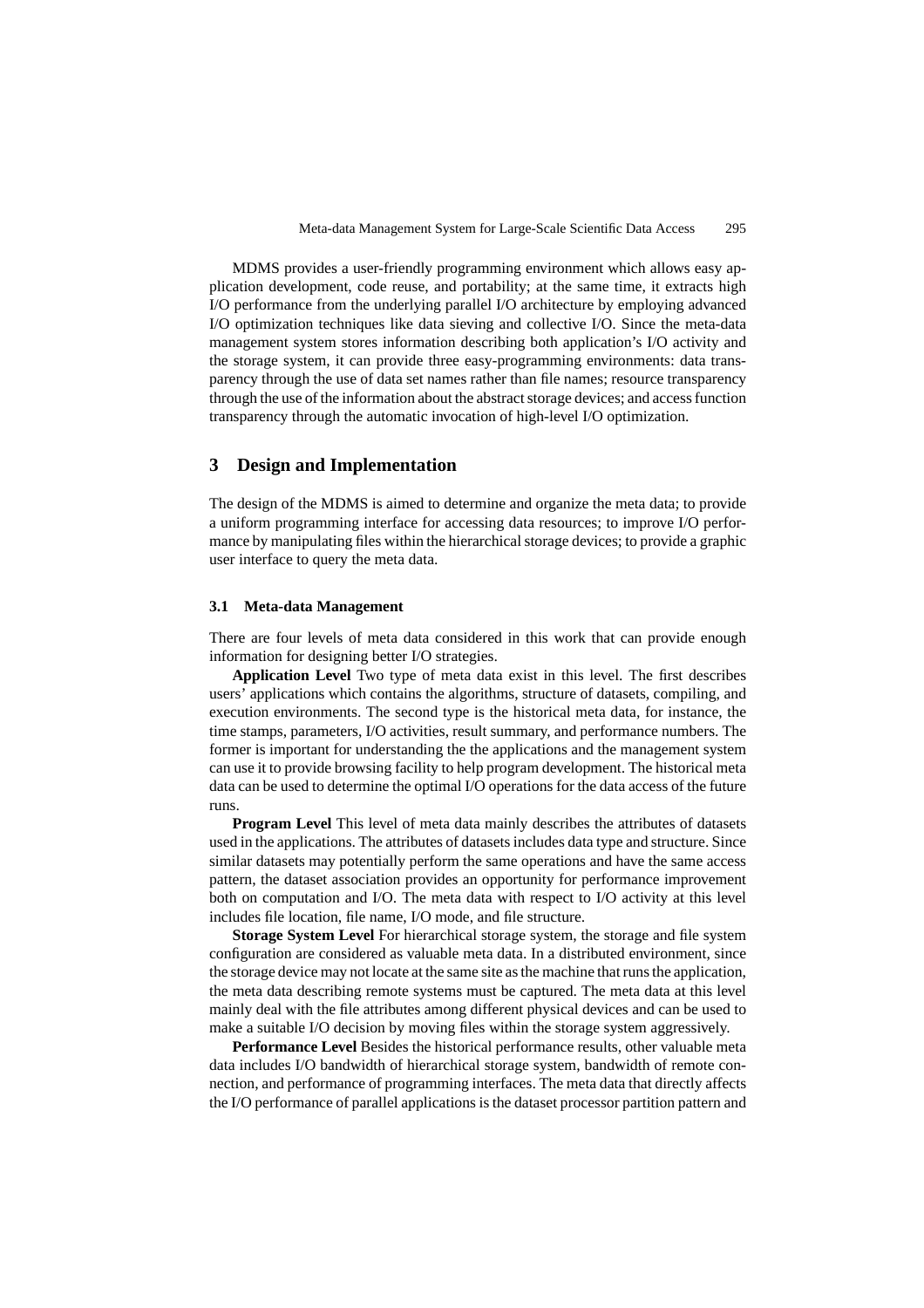

296 W.-k. Liao, X. Shen, and A. Choudhary

**Fig. 2.** The representation of meta-data in the database. The relationship of tables is depicted by the connected keys. Dataset objects with the same access pattern are associated together.

data storage pattern within the files. These two patterns can be used to determined the collective or non-collective I/O. In this work, we build the MDMS on top of MPI-IO while the proper meta data is passed to MPI-IO as file hints for further I/O performance improvement. For applications performing a sequence of file accesses, the historical access trail is typically useful for the access prediction.

We use a relational database to store the meta data and organize them into relation tables. Figure 2 shows several tables of our current implementation. For each registered application, five tables are created. Run table records the used run-time parameters for each specific run. The attributes of datasets used in the applications are stored in dataset and access pattern tables. Multiple datasets with the same structure and I/O behavior in terms of size, type, and partition pattern are associated together. In this example, two datasets, *temperature* and *pressure*, are associated together to the same row in the access pattern table. For the same I/O operations performed on the associated datasets, some resources can be re-used, eg. file view, derived data type, or even sharing the same file. The execution table stores all I/O activities for each runs. The storage pattern table contains the file locations and the storage patterns.

#### **3.2Application Programming Interface**

The implementation of the meta-data management system uses a PostgreSQL database [\[5\]](#page-7-0) and its C programming interface to store and manage the collected meta data. User applications communicate with MDMS through its application programming interface (API) which is built on top of PostgreSQL C programming interface. Since all meta-data queries to the database are carried out by using standard SQL, the overall implementation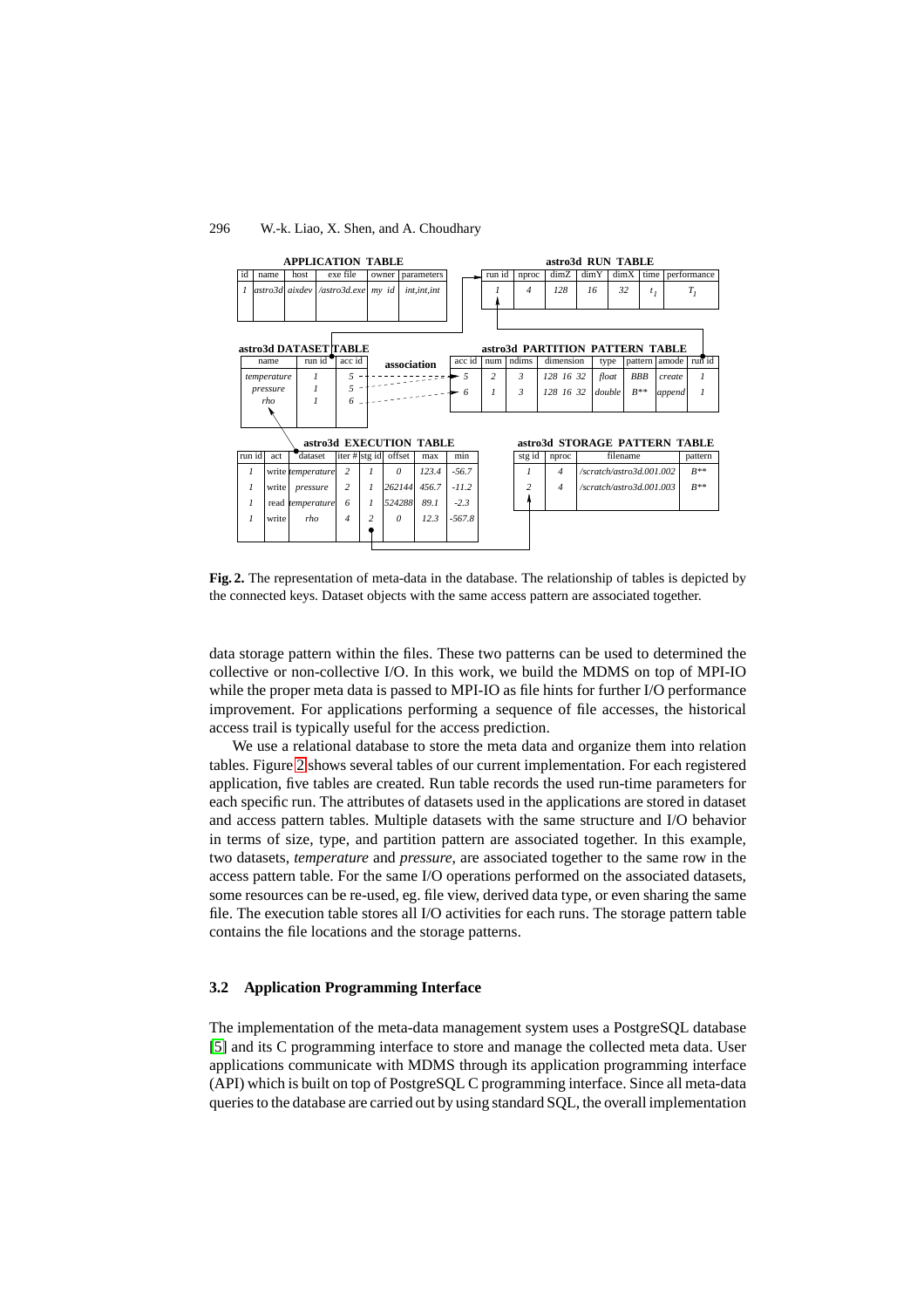| Function name       | Argument list                                      | Description                                                                             |  |
|---------------------|----------------------------------------------------|-----------------------------------------------------------------------------------------|--|
|                     | initialization (appName, argc, argNames,           | Connect to database, register application, record a new run with                        |  |
|                     | argValues)                                         | a new run id                                                                            |  |
|                     | create_association (num, datasetNames, dims, sizes | Store dataset attributes into database, create dataset association,                     |  |
|                     |                                                    | pattern, numProcs, eType, handel) return a handle to be used in following I/O functions |  |
|                     | get_association (appName, datasetName,             | Obtain the dataset metadata from the database, the return handle                        |  |
|                     | numProcs, handle)                                  | will be used in the following I/O calls                                                 |  |
|                     | save_init (handle, ghosts, status, extraInfo)      | Determine file names, open files, decide optimal MPI-IO calls,                          |  |
|                     |                                                    | define file type, set proper file view, calculate file offset                           |  |
|                     | load_init (handle, pattern, ghosts, status)        | Find corresponding file names, open files, decide optimal calls,                        |  |
|                     |                                                    | set proper file view, set file type, find file offsets                                  |  |
|                     | save (handle, datasetName, buffer,                 | Write datasets to files, update execution table in database                             |  |
|                     | count, dataType, iterNum)                          |                                                                                         |  |
|                     | load (handle, datasetName, buffer,                 | Read datasets from files                                                                |  |
|                     | count, dataType, iterNum)                          |                                                                                         |  |
| save_final (handle) |                                                    | Close files                                                                             |  |
| load_final (handle) |                                                    | Close files                                                                             |  |
| $finalization$ ()   |                                                    | Commit transaction, disconnect from database                                            |  |

**Table 1.** Some of the MDMS application programming interfaces.

of the MDMS is portable to all relational databases. Table 1 describes several APIs developed in this work.

MDMS APIs can be categorized into two groups: meta-data query APIs and I/O operation APIs. The first group of APIs, *initialization*, *create association*, *get association*, and *finalization*, is used to retrieve, store, and update meta data in the database system. Through this type of APIs, user application can convey information about its expected I/O activity to the MDMS and can request useful meta data from the MDMS including optimal I/O hints, data location, etc. Although user's application can use the inquired information to negotiate with the storage system directly, it may not be reasonable to require users to understand the details of the storage system to perform suitable I/O operations. Since the MDMS is designed to contain necessary information describing the storage system, its I/O operation APIs can act as an I/O broker and with the resourceful meta data inside the system this type of APIs can decide appropriate I/O optimizations.

Figure [3\(](#page-5-0)a) shows a typical I/O application using the MDMS APIs. Through calling *create association* or *get association*, user applications can store or retrieve meta data. Functions *save init* and *load init* set up proper file view according the access patterns stored in the handle. Then, a sequence of I/O operations can be performed on the same group of associated datasets using *save* and *load*.

#### **3.3 I/O Strategies**

The design of I/O strategies focus on two levels of data access: I/O between memory and disk and I/O between disk and tape. The definition of data movement within a hierarchical storage system is given in Figure [3\(](#page-5-0)b).

**Data Access Between Memory and Disk** For the parallel applications, the I/O costs is mainly determined by the partition pattern among processors and the file storage pattern in the storage system. When the two patterns are matched, the non-collective I/O performs best. Otherwise, non-collective I/O should be used. The MDMS I/O interface is built on top of MPI-IO [\[6\]](#page-7-0). The fact that MPI-IO features provide its I/O calls for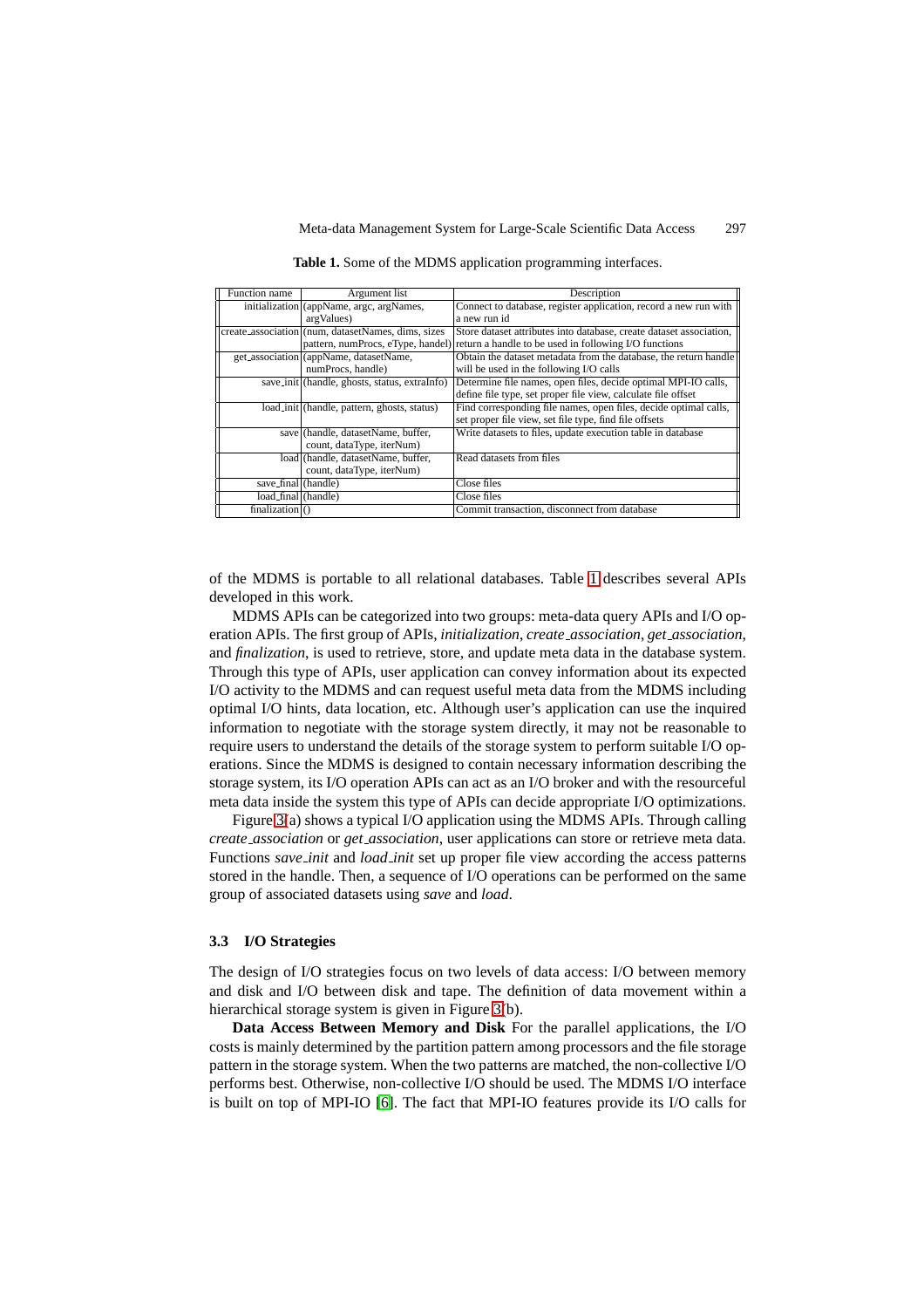<span id="page-5-0"></span>

**Fig. 3.** (a) A typical execution flow of applications using the meta-data management system's APIs to perform I/O operations. (b) Data movement in the hierarchical storage system.

different storage platforms leads the implementation of MDMS I/O API to focus on I/O type determination. Other I/O strategies including data caching in the memory and pre-fetching from the disk can also be used to reduce the I/O costs.

**Data Access Between Disk and Tape** For data access of a single large file, the subfiling strategy [\[7\]](#page-7-0) has been designed which divides the file into a number of small chunks, called sub-files. These sub-files are maintained and transparent to the programmers. The main advantage of doing so is that the data requests for relatively small portions of the global array can be satisfied without transferring the entire global array from tape to disk. For accessing a large number of smaller files, we have investigated the techniques of native SRB container and proposed a strategy of super-filing [\[8\]](#page-7-0).

#### **3.4 Graphic User Interface**

In order to provide users a convenient tool for understanding the meta data stored in the MDMS, we have developed a graphic interface for users to interact with the system [\[9\]](#page-7-0). The goal of developing this tool is to help users program their applications by examining the current status of underlying dataset configurations.

# **4 Experimental Results**

We use the three-dimensional astrophysics application, *astro3d* [\[10\]](#page-7-0), developed at University of Chicago as the testing program throughout the preliminary experiments. This application employs six float type datasets for data analysis and seven unsigned character type datasets for data visualization. The *astro3d* is performed in a simulation loop where for every six iterations, the contents of those six float type datasets are written into files for data analysis and checkpoint purposes and two of the seven unsigned character type datasets are dumped into files for every two iterations to represent the current visualization status. Since all datasets are block partitioned in every dimension among processors and have to be stored in files in row major, collective I/O is used. Let  $X, Y$ , and Z represent the size of datasets in dimension x, y and z, respectively, and N be the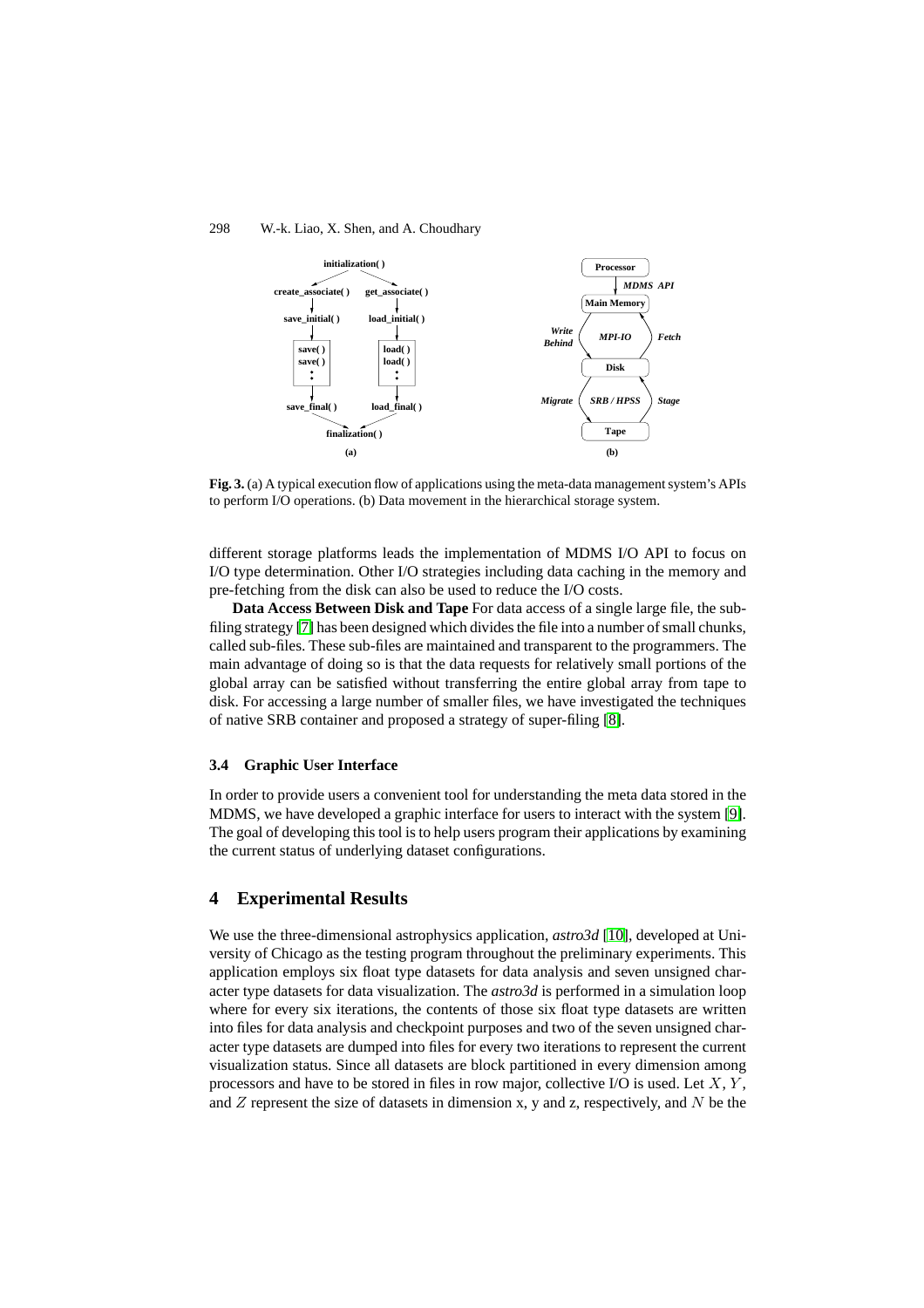<span id="page-6-0"></span>**Table 2.** The amount of data written by *astro3d* with respective to the parameters N(number of iterations),  $X, Y$ , and  $Z$ (data sizes in three dimensions.)

|    |     | $X \times Y \times Z$ |               |                                                                                                                                                                                              |
|----|-----|-----------------------|---------------|----------------------------------------------------------------------------------------------------------------------------------------------------------------------------------------------|
|    |     |                       |               | $\left\vert \left\vert \mathbf{N}\right\vert \right\vert$ No. I/O $\left\vert 64 \times 64 \times 64 \right\vert 128 \times 128 \times 128 \left\vert 256 \times 256 \times 256 \right\vert$ |
| 6  | 33  | 20.97 Mbytes          | 167.77 Mbytes | $1.34$ Gbytes                                                                                                                                                                                |
| 12 | 56  | 35.13 Mbytes          | 281.02 Mbytes | 2.25 Gbytes                                                                                                                                                                                  |
| 24 | 102 | 63.44 Mbytes          | 507.51 Mbytes | $4.06$ Gbytes                                                                                                                                                                                |
| 36 | 148 | 91.75 Mbytes          | 734.00 Mbytes | 5.87 Gbytes                                                                                                                                                                                  |
| 48 | 194 | 120.06 Mbytes         | 960.50 Mbytes | 7.68 Gbytes $  $                                                                                                                                                                             |

number of iterations. Table 2 gives the amount of I/O performed with different values of parameters specified. The performance results were obtained on the IBM SP at Argonne National Laboratory (ANL) while the PostgreSQL database system is installed on a personal computer running Linux at Northwestern University. The parallel file system, PIOFS [\[11\]](#page-7-0), on the SP is used to store the data written by *astro3d*. The experiments performed in this work employ 16 compute nodes.

Given different data size and iteration numbers, we compare the performance of original *astro3d* and its implementation using MDMS APIs. The original *astro3d* has already been implemented using optimal MPI I/O calls, that is, collective I/O calls. Therefore, we shall not see any major difference between the two implementations. However, our MDMS will outperform on other applications if they do not optimize their I/O. Figure [4](#page-7-0) gives the performance results of overall execution time and the database access time for two data sizes with five iteration numbers. For the case of using 256  $\times$  $256 \times 256$  data size, the total amount of I/O is from 1.34 to 7.68 Gbytes and the overall execution time ranges from 100s to 900s seconds. Since the connection between the IBM SP and the database is through the Internet, the database query times show variance but are all within 3 seconds. Comparing to relatively larger amount of I/O time, the overhead of database query time become negligible. Although using MDMS can result the overhead of negotiation with database, the advantage of dataset association can save the time of setting file views and defining buffer derived data types. For this particular application, *astro3d*, this advantage of using MDMS over the original program can be seen from the slight performance improvement shown in the Figure.

# **5 Conclusions**

In this paper, we present a program development environment based on maintaining performance-related system-level meta data. This environment consists of user's applications, the meta-data management system, and a hierarchical storage system. The MDMS provides a data management and manipulation facility for use by large-scale scientific applications. Preliminary results obtained using an astrophysics application show negligible overhead of database access time comparing to the same application with I/O optimal implementation. The future work will extend the MDMS functionalities for hierarchical storage system including tape and remote file system.